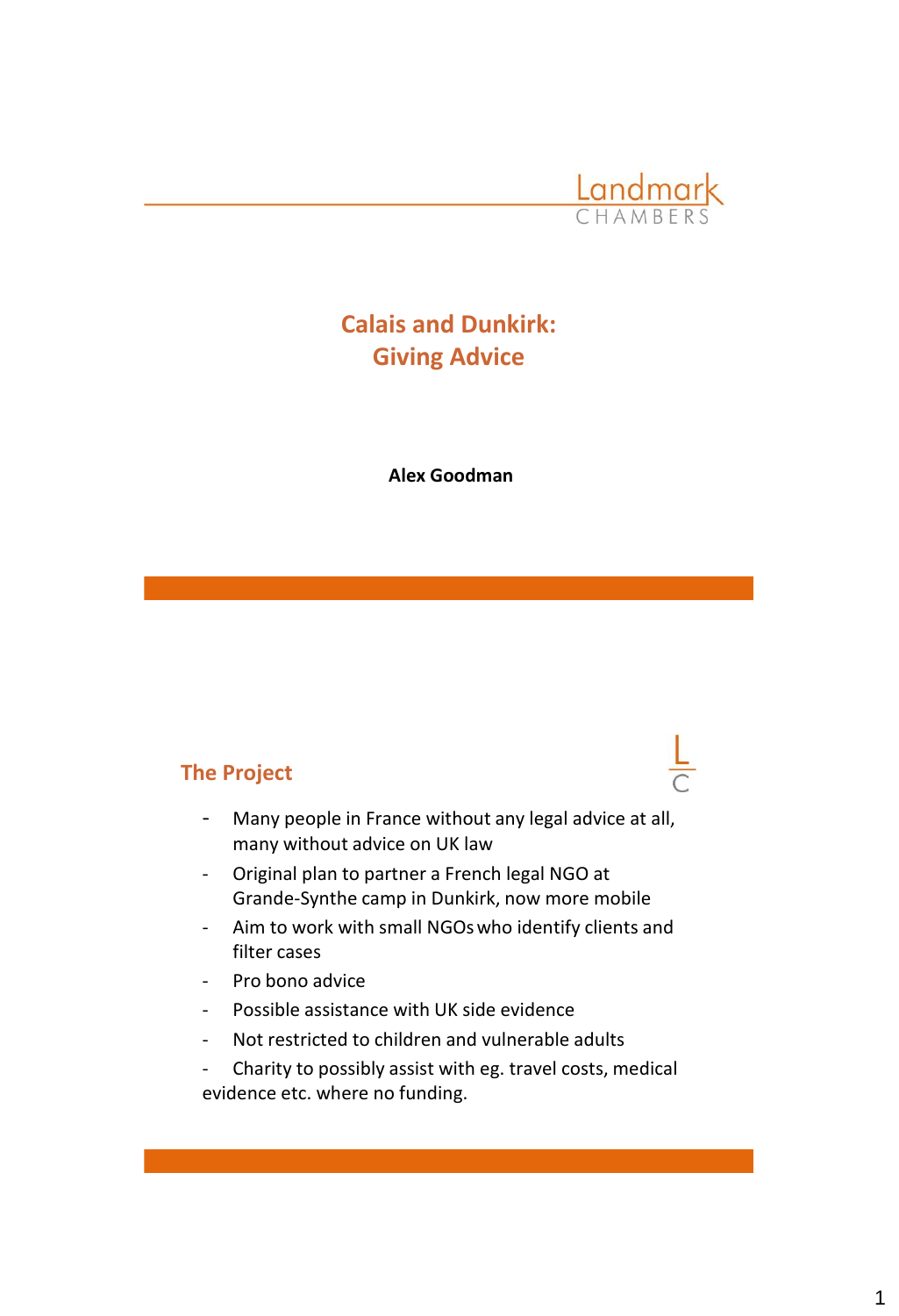### **Taking instructions in order to advise**

- Interpreter
- Simple explanations
- Aim to make a safe and comfortable environment
- BSB model client letter- explain for public access advice
- Take time to read back and confirm instructions.
- What does client in France/EEA state want?
- Is it best to pursue an application for transfer to UK or to make an application in France or elsewhere (default is France if transfer fails)?
	- What family in UK/what reason to want to cross?
	- Family elsewhere in Europe?
	- Application already made elsewhere in Europe?

### **Instructions from Client**

- Name, age nationality and evidence
- Information/evidence of family members
- Any application elsewhere in Europe
- Why want to go to UK?
- Experience in home country (reasons for leaving etc. relevant to seeking protection)
- Summary of route taken from home country and experiences
- Circumstances in EEA state including any difficulties
- Welfare- any concerns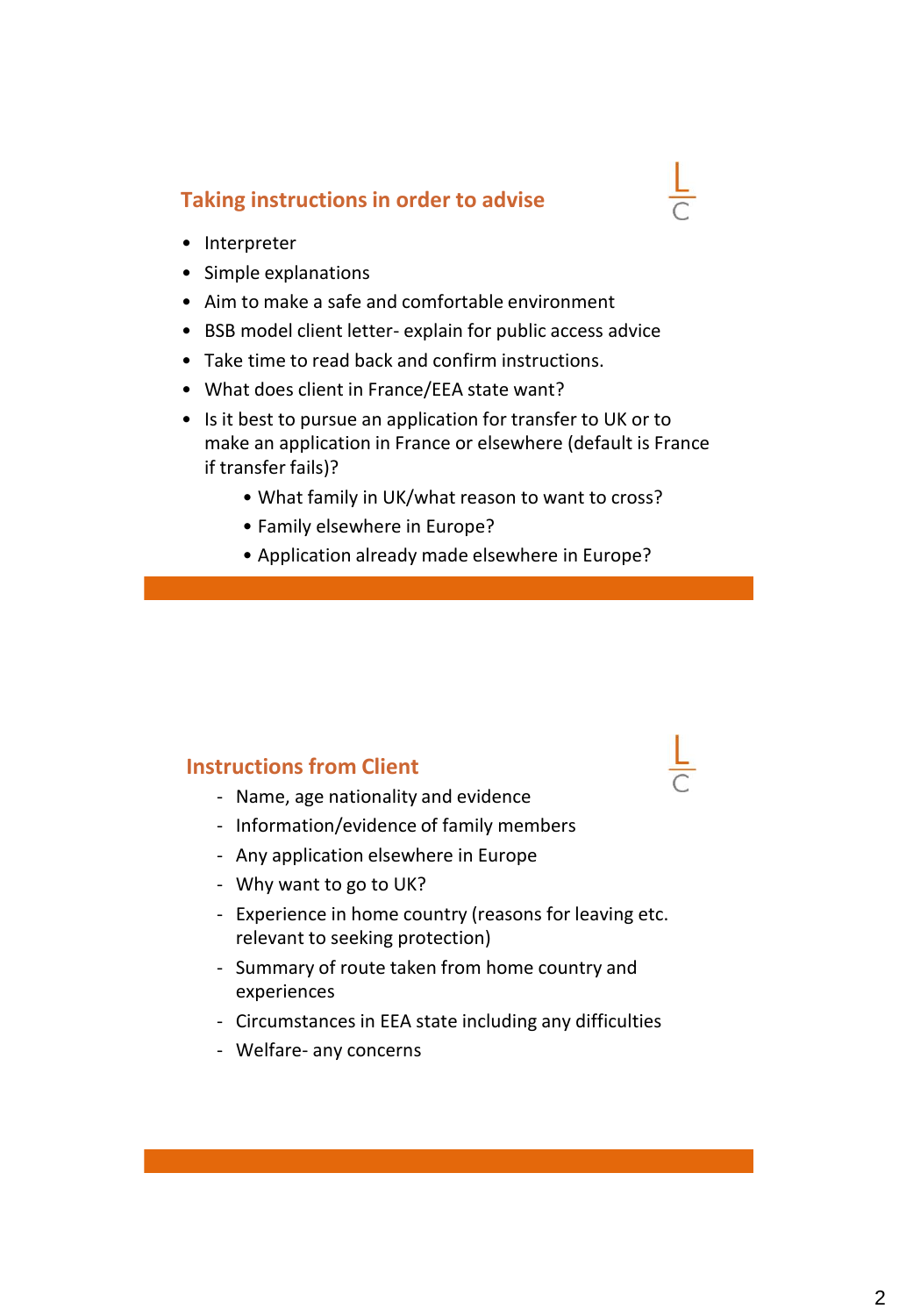## **Instructions from UK Family**

- What are instructions of UK family?
- If client is a minor relying on Dublin III, family need to understand they will be responsible for taking care
- Can the family members visit France?
- Understand member state will process application if transfer request unsuccessful
- Identity information and evidence? Immigration status in UK?
- What did they say about France relative in their immigration process?

# **Home Office Guidance: Evidence of Relationship**

Home Office Internal Guidance: *Dublin III Regulation: Adult Provisions* (quoted at paragraph 25 in *AM and OA v SSHD [2017]* UKUT 00262), grammar as per original:

"In cases with UK reps we tend to get sent a lot of witness statements from app and relative provided as evidence relationship. There is also a trend of psychological reports recommending that the minor is transferred to join family in the best interests of their health. We do not accept either of these alone. We would still require documents or another form of verification least to accept relationship for transfer."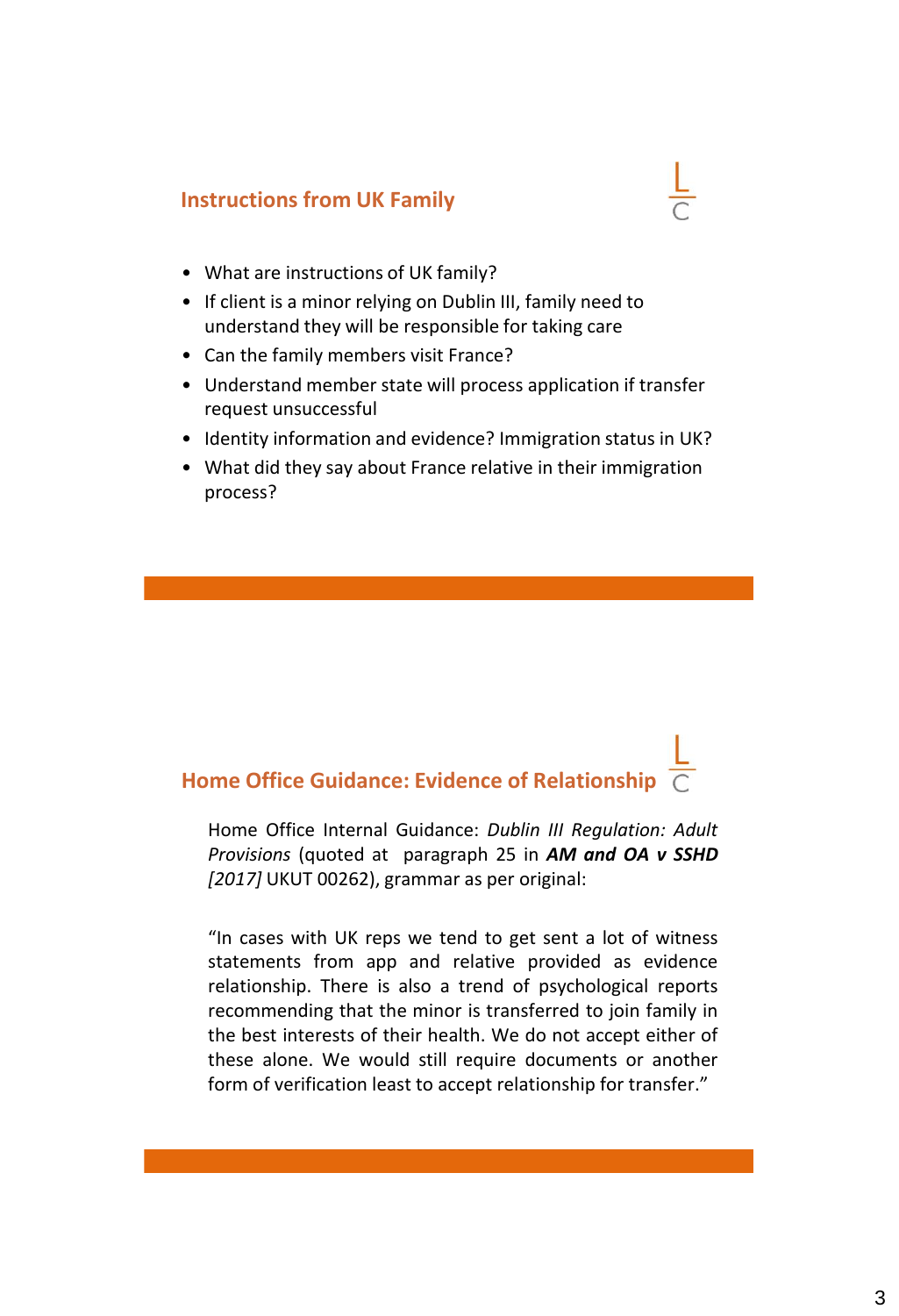## **Evidence of Relationship Regulation 118/2014- proof**

- 
- **Article 22 of Dublin Regulation d**istinguishes "proof" and "circumstantial evidence"
- **Commission Implementing Regulation 118/2014**, Annex II, List A lists 9 types of fact that might need to be proved and under heading "**Means of proof**" sets out probative and circumstantial. See full details in the reg, but probative eg:
	- Written confirmation of the information from the other member state
	- Extracts from registers
	- Residence permits issued to the family member
	- Evidence that the persons are related if available; failing this and if necessary, a DNA or blood test

(Note positive evidence gathering duties on SSHD – *MK and IK [*[2016] UKUT 00231 (IAC) (paras 35-48)

## **Commission Implementing Regulation 118/2014**  $\frac{\mathsf{L}}{2}$ **Circumstantial Evidence**

- "Circumstantial Evidence" (see the regulation for full details)
	- List B
	- Depends what is to be proved, but Indicative evidence eg:
		- verifiable information from the applicant;
		- statements by the family members concerned;
		- reports/confirmation of the information by an international organisation, such as UNHCR.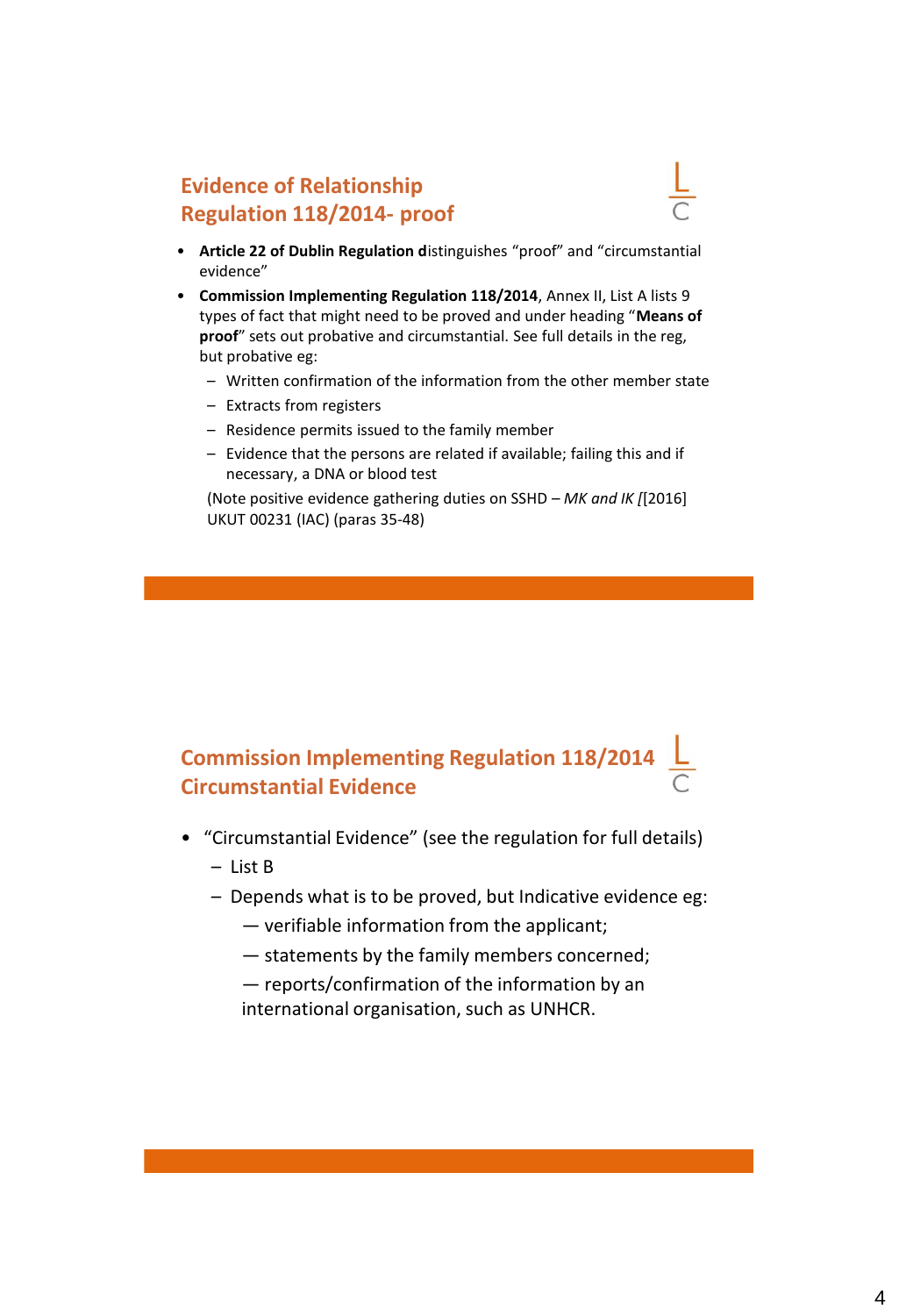## **Instructions/Evidence from Relations**



- To establish relationship:
	- Passport, birth certificates, marriage certificates etc. (translated where necessary; NB authenticity and expert verification)
	- Documents related to family's status- appeal decisions etc.
	- Witness statements confirming relationship and if necessary willingness to care for child/vulnerable adult; evidence of available accommodation
	- Photographs
	- Phone records
	- DNA where 'necessary'

What documentary proof of relationship is accepted in EEA state?

### **Medical Evidence**

- Health issues (physical/mental)
- Evidence of dependency if case being made on discretion (Art 17) and possibly under Dubs
- Can be relevant to urgency and remedy- see *ZAT*
- Evidence might address causes of any trauma or mental illness in travel; separation from family
- Might cover prognosis in event of staying separated; delay in reunification; swift reunification